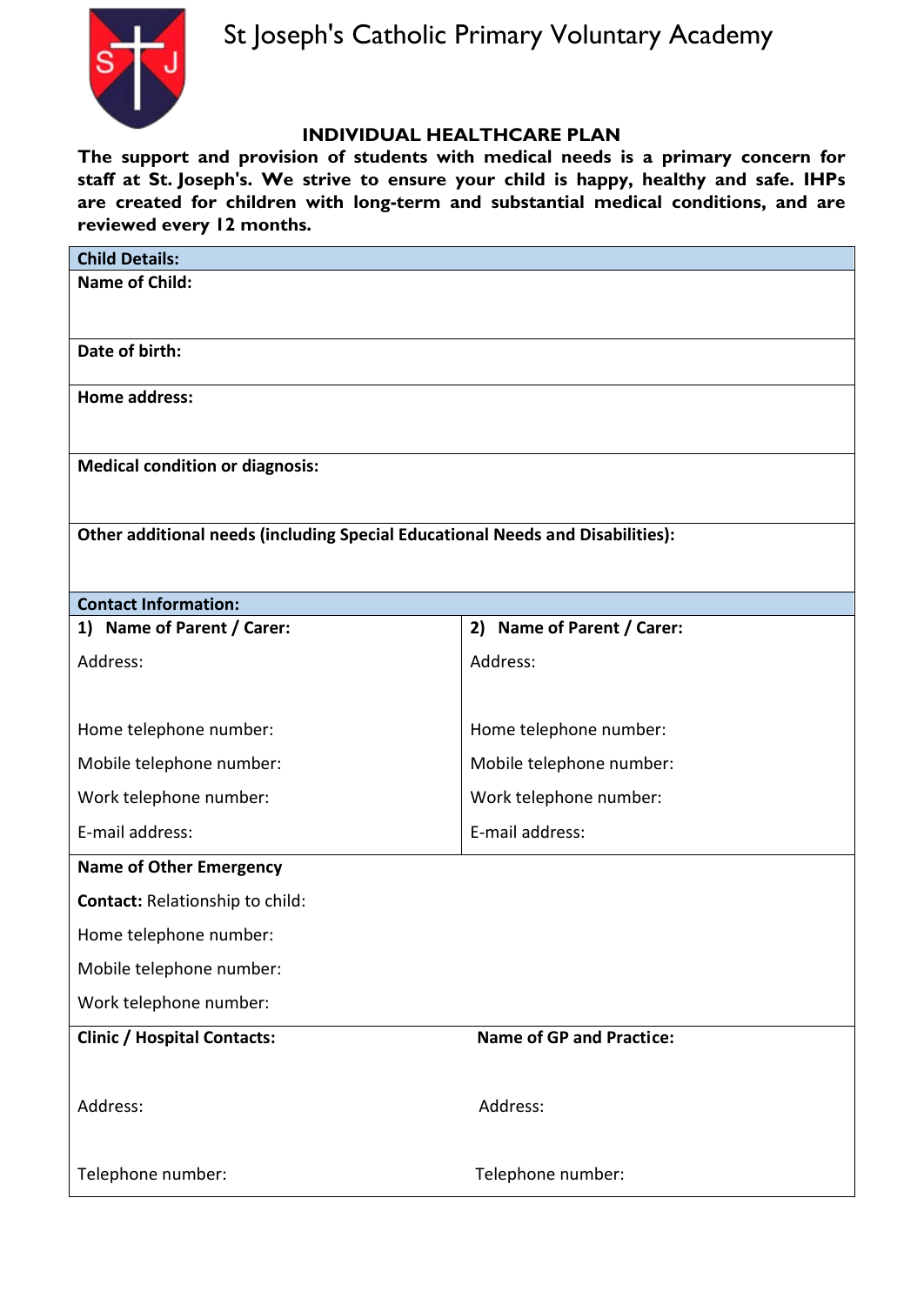| <b>Other Involved Agencies:</b>                                                                                                                                                            | <b>Other Involved Agencies:</b> |  |
|--------------------------------------------------------------------------------------------------------------------------------------------------------------------------------------------|---------------------------------|--|
| Name:                                                                                                                                                                                      | Name:                           |  |
| Address:                                                                                                                                                                                   | Address:                        |  |
|                                                                                                                                                                                            |                                 |  |
| Telephone number:                                                                                                                                                                          | Telephone number:               |  |
| <b>Healthcare Information:</b>                                                                                                                                                             |                                 |  |
| Describe the child's medical needs and give details of the symptoms: Please use a separate sheet if                                                                                        |                                 |  |
| necessary<br>(For Asthma, Epilepsy, Allergies or Eczema please complete the enclosed form also)                                                                                            |                                 |  |
|                                                                                                                                                                                            |                                 |  |
|                                                                                                                                                                                            |                                 |  |
|                                                                                                                                                                                            |                                 |  |
|                                                                                                                                                                                            |                                 |  |
|                                                                                                                                                                                            |                                 |  |
| Describe the nature of the student's follow up care:                                                                                                                                       |                                 |  |
|                                                                                                                                                                                            |                                 |  |
|                                                                                                                                                                                            |                                 |  |
|                                                                                                                                                                                            |                                 |  |
| Describe the student's daily care requirements (e.g. before school / before lunch / before sport /<br>during lessons):                                                                     |                                 |  |
|                                                                                                                                                                                            |                                 |  |
|                                                                                                                                                                                            |                                 |  |
|                                                                                                                                                                                            |                                 |  |
| Describe what constitutes as an emergency for the child:                                                                                                                                   |                                 |  |
|                                                                                                                                                                                            |                                 |  |
|                                                                                                                                                                                            |                                 |  |
| In what situation would an ambulance need to be called?                                                                                                                                    |                                 |  |
|                                                                                                                                                                                            |                                 |  |
| $\Box$ Please see diabetic care plan                                                                                                                                                       |                                 |  |
| Please see Asthma Information for details                                                                                                                                                  |                                 |  |
| Please see Allergy Information form for details.                                                                                                                                           |                                 |  |
| Please see Epilepsy Information form for details.                                                                                                                                          |                                 |  |
| List any medication that the school are to hold and explain how these medications should be                                                                                                |                                 |  |
| managed. (That aren't included on an additional form or care plan)                                                                                                                         |                                 |  |
|                                                                                                                                                                                            |                                 |  |
|                                                                                                                                                                                            |                                 |  |
|                                                                                                                                                                                            |                                 |  |
| NB: Further written consent is needed from parents/carers for school staff to hold, dispense or<br>administer any medications. Please request this form separately from the school office. |                                 |  |
|                                                                                                                                                                                            |                                 |  |